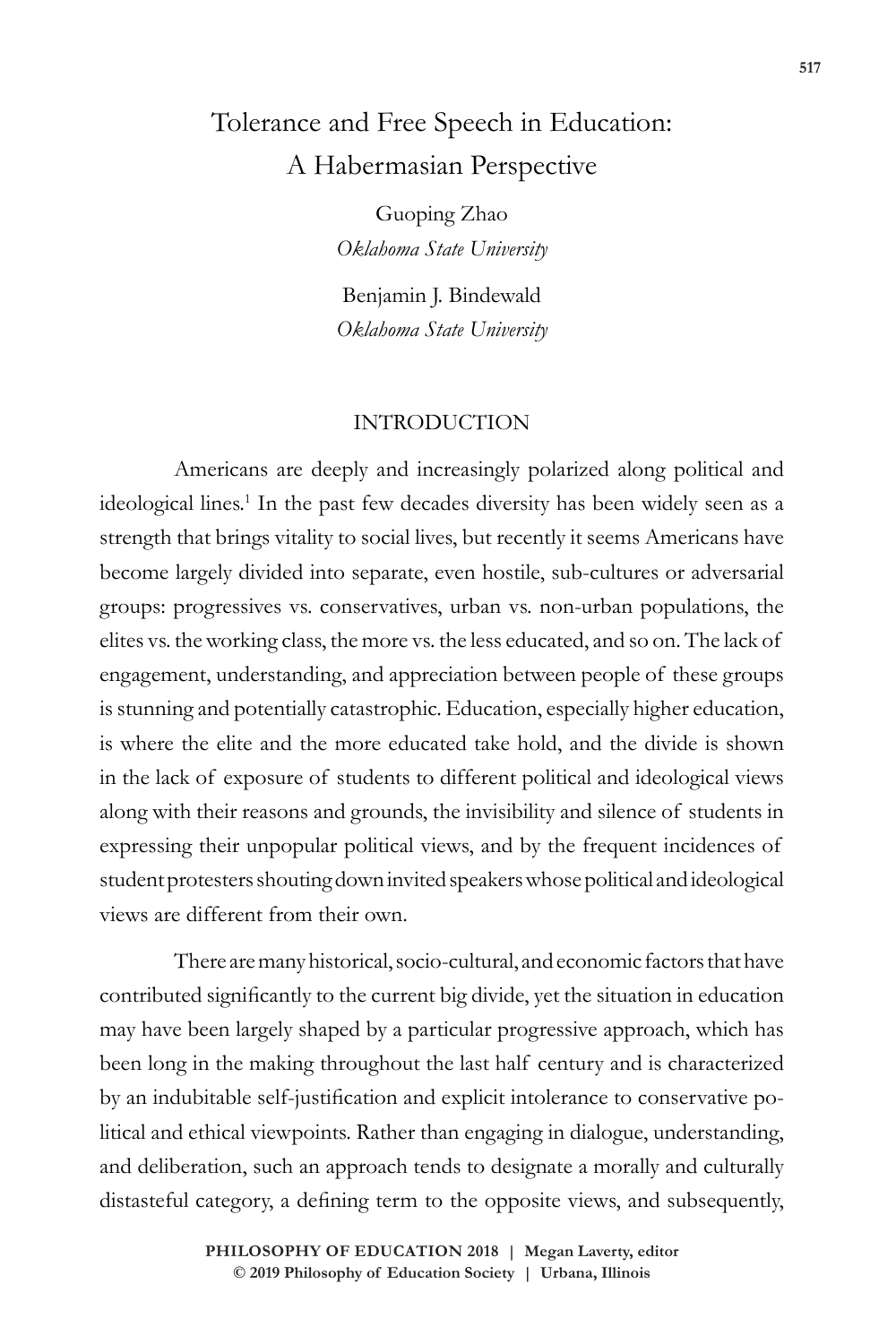to relegate and dismiss them from entering public discussion. While those categories and defining terms are often not without merits and even speak certain insights, we argue that such an approach is potentially dangerous and in need of reconsideration.

Tolerance and consideration of different ideas and points of view, even the unpalatable ones, are at the core of a pluralist, democratic order. If the history of the  $20<sup>th</sup>$  century has taught us anything at all, it is the lesson that absolute power buttressed by unquestioned self-assurance and self-righteousness is at the root of some of the most unspeakable human suffering. All those who have suffered persecution under the fascist or communist regimes know very well how a self-righteous and self-justified mob or state machine can inflict tremendous harm on people they deem wrong, or plainly not worthy of basic human dignity and moral consideration. We argue that, despite the best intentions and assumed high moral grounds, intolerance to oppositional views can potentially lead to totalitarian thinking and thus take us to the other side of justice and humanity. In higher education, especially in light of the recent presidential election and emboldening of the far-right, we are concerned that U.S. colleges and universities may become increasingly radicalized in the opposite direction where the progressive majority's views become entrenched as unquestioned and self-righteous orthodoxy.

In this article, we will analyze ideas of two theorists who may have contributed to shaping the current progressive nontolerant approach in education. From Herbert Marcuse's proposition of "discriminating tolerance" (1965) to Foucault's analysis of the "knowledge/power" apparatus (1984), we suggest, a clear tendency of intolerance and non-engagement is supported. At the end, we introduce, as an alternative, Habermas' approach of deliberative democracy where challenges and differences in political and ideological views are seriously engaged, understood, and debated, and better arguments are sought after. We argue that the Habermasian approach, both as a principled guide to public discourse and basis for civic education, is crucial for the establishment of a pluralist, democratic community where productive engagement across difference is the norm, and reason is to defeat ignorance.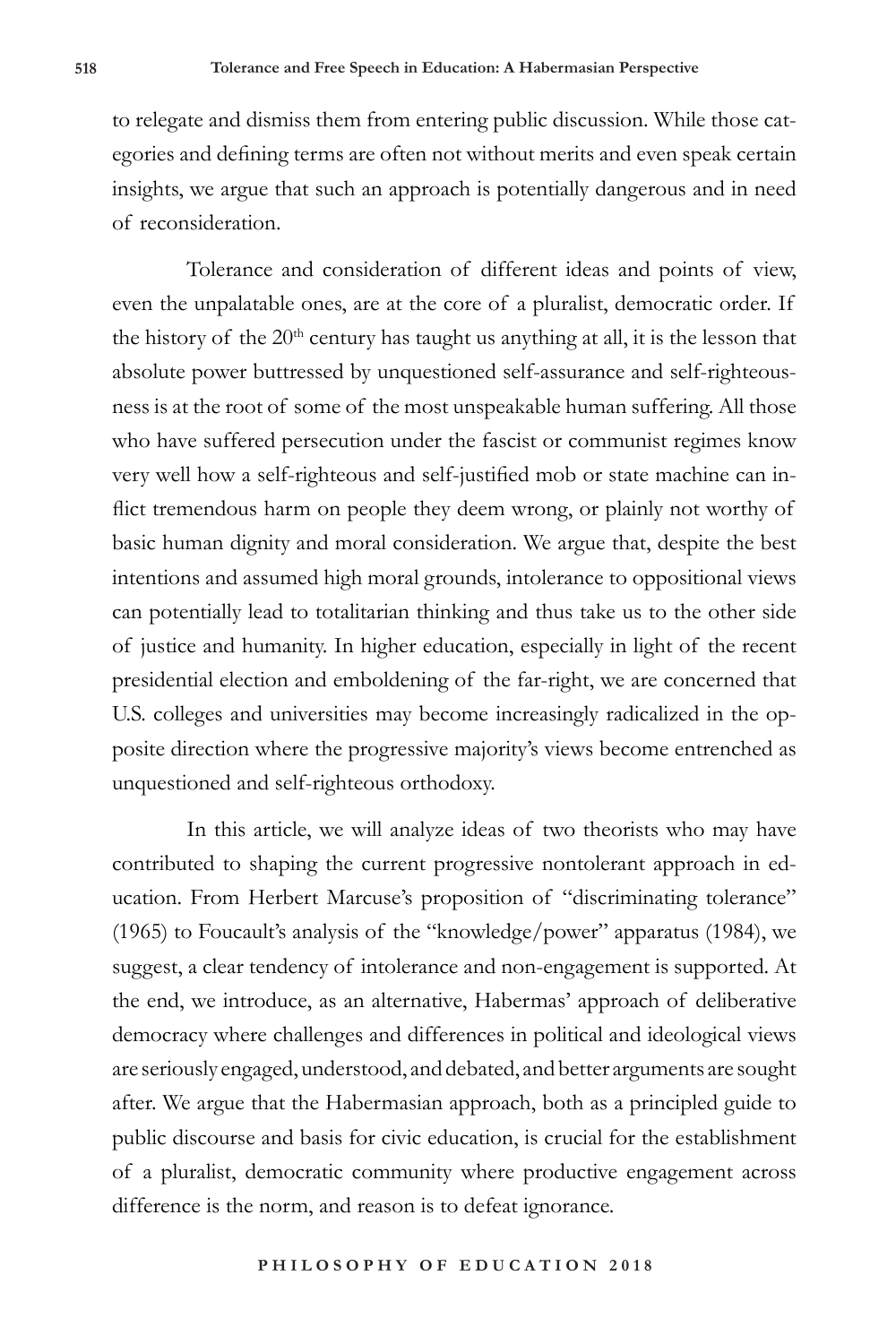### MARCUSE'S "DISCRIMINATING TOLERANCE"

Herbert Marcuse was a member of the German Frankfurt School, which developed what has come to be known as "Critical Theory." During WWII, Marcuse moved to the United States to escape the Nazi persecution and later became a professor at Brandeis University and the University of California, San Diego until his death in 1979. In the 1960s and the 1970s, Marcuse was an iconic figure to the New Left, the hippie and anti-war generation, and college campus protesters. As a spiritual leader of the New Left, Marcuse provided philosophical justification for the struggle for liberation in the post-war Western democracies.

Marcuse is known for his proposition of "discriminating tolerance" and for advocating "intolerance against movements from the Right, and toleration of movements from the Left".2 In an article published in 1965, "Repressive Tolerance," Marcuse claims that "what is proclaimed and practiced as tolerance today, is in many of its most effective manifestations serving the cause of oppression."3 According to Marcuse, democratic deliberation and tolerance of all parties can only be practiced in a state "in which a multitude of different pressures, interests, and authorities balance each other out and result in a truly general and rational interest."4 He states:

> [T]he democratic argument implies a necessary condition, namely, that the people must be capable of deliberating and choosing on the basis of knowledge, that they must have access to authentic information; and that, on this basis, their evaluation must be the result of autonomous thought. … But with the concentration of economic and political power and the integration of opposites in a society of domination, effective dissent is blocked where it could freely emerge.<sup>5</sup>

In other words, in a society where there is unequal economic and political power and domination, free sharing of ideas and perspectives is often obstructed and democratic deliberation is necessarily compromised. In this situation, he maintains, unqualified tolerance becomes "perverted"<sup>6</sup> and can only serve the purpose of oppression. Given the situation, Marcuse proposes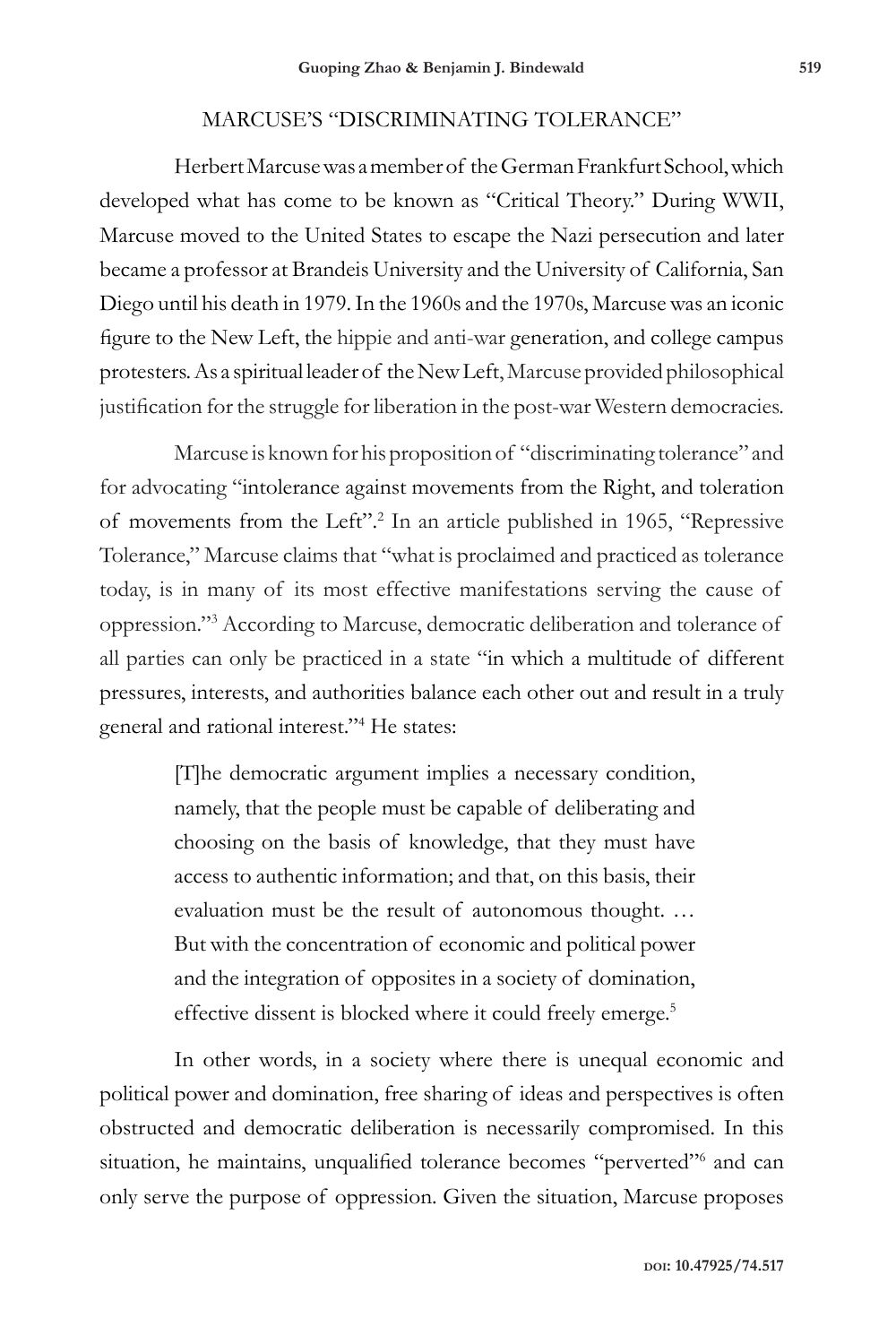that a liberating<sup>7</sup> or "discriminating tolerance"<sup>8</sup> must be practiced "as a means of shifting the balance between Right and Left by restraining the liberty of the Right … and strengthening the oppressed against the oppressors."9

In addition, based on the judgement that "law and order are always and everywhere the law and order which protect the established hierarchy," Marcuse believes that it is the "natural right" of the oppressed to "use extralegal means if the legal ones have proved to be inadequate" in the struggle against their oppressors.10 To "break this tyranny," he asks oppressed minorities to be "militantly intolerant and disobedient to the rules of behavior which tolerate destruction and suppression."11

Thus, in the name of freedom and justice, it is justifiable to use violence, to break the law, and above all, to be intolerant of the conservative Right, who represents the power of the establishment. Interestingly, as Marcuse makes clear, the end result is not necessarily a freer and more just society, but a "more equitable distribution of misery and oppression." 12 The Chinese and the Cuban Revolutions (we may now add the Soviet, the North Korean, and the Cambodian, to mention a few) inspiring Marcuse as the illustration of such struggle indeed accomplished such a goal of inflicting increased misery and oppression upon the "oppressors" and the unworthy.

Marcuse further argues that in times of "extreme danger,"<sup>13</sup> it is necessary to suspend "the right of free speech and free assembly"14 of the majority-oppressor. For: "In past and different circumstances, the speeches of the Fascist and Nazi leaders were the immediate prologue to the massacre. The distance between the propaganda and the action, between the organization and its release on the people had become too short," and "if democratic tolerance had been withdrawn when the future leaders started their campaign, mankind would have had a chance of avoiding Auschwitz and World War."15 For this reason, and because "our society is in such an emergency situation, and that it has become the normal state of affairs,"16 tolerance and the right of speech should be withdrawn in the face of perceived danger. We can no longer allow "different opinions and 'philosophies' … [to] compete peacefully for adherence and persuasion on rational grounds."17 Excessive measures, the measures of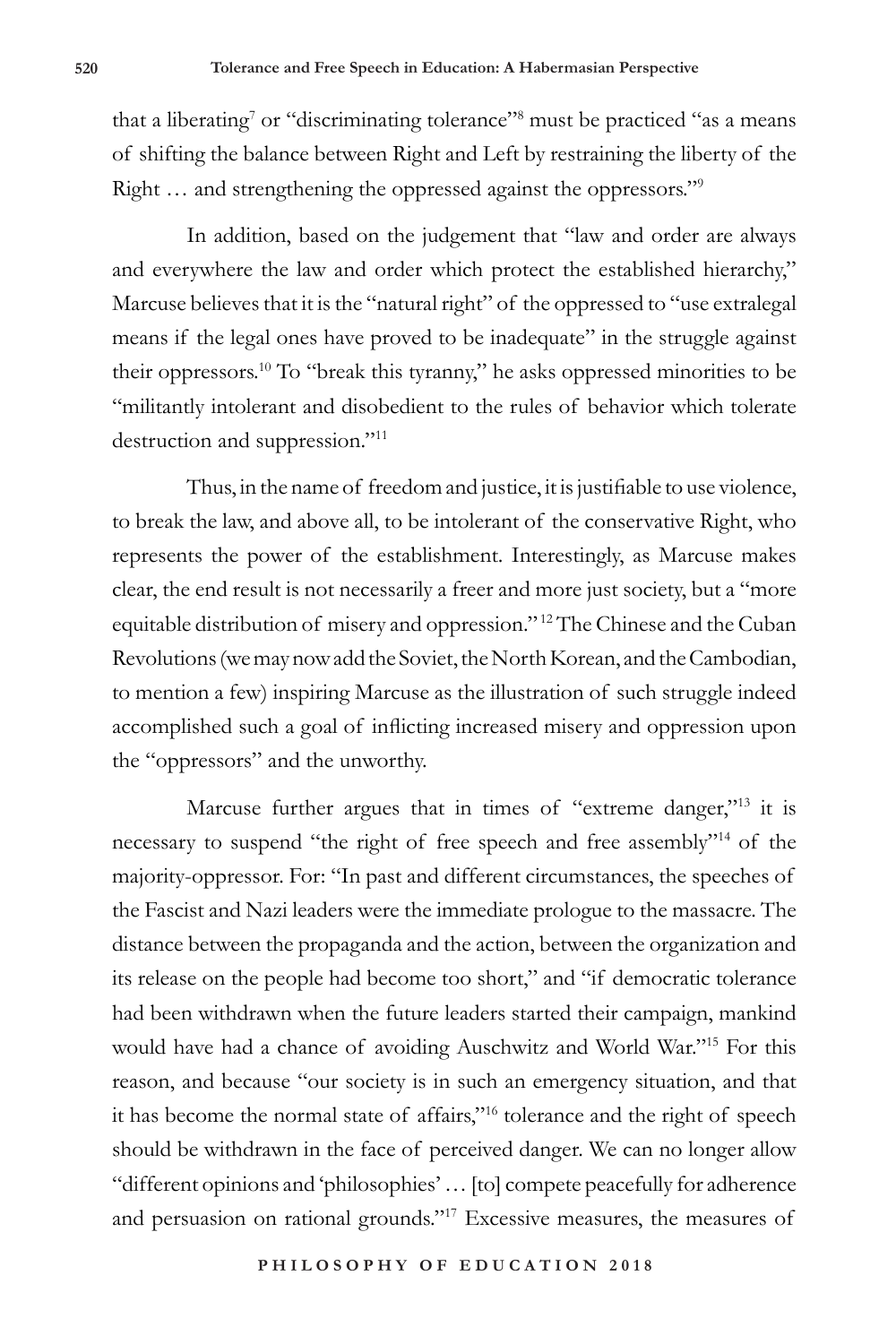intolerance and suspension of free speech, must be practiced even in advanced democratic societies.

Apparently, many of Marcuse's propositions bear the mark of the historical limitations and influence of the world-wide communist movement, and this may have been part of the reason that his name had fallen out of fashion in the last decades. Yet, much of his ideas have resurfaced in recent student protests, and scholars of Marcusean persuasion, who have been working in various disciplines in higher education (e.g., philosophy, history, sociology, political science, and mostly activism), have come to defend and justify student protests with Marcuse's concept of "repressive toleration."18 His argument and reasoning have become fresh and alive again in many people's minds, supporting their struggle against the perceived system of injustice. We seem to have forgotten that the communist regimes of the 20<sup>th</sup> century, though justified on the same philosophy and political grounds, were manifestations of oppression and mass murder no less so than Auschwitz and World War II.19

While Marcuse is right in his observation that in advanced democratic societies there is still uneven economic and political power structures, and the equal sharing of ideas and perspectives is often compromised, instead of advocating for the hard work of removing the blocks and obstacles and ensuring better and freer sharing of ideas and persuasion on rational grounds for genuine democratic deliberation, he proposes intolerance of opponents' political and ideological perspectives in the name of freedom and justice. The danger of such thinking is that it leaves the absolute power to the actor to assume the role of judge, jury, and executioner in violating others' freedom on the grounds of self-righteousness and self-justification, without systematically ensured challenges and external constraints. The high moral ground of freedom and justice they ascribe to their intentions and actions, therefore, can justify all injustice, cruelty, and oppression they claim to fight against.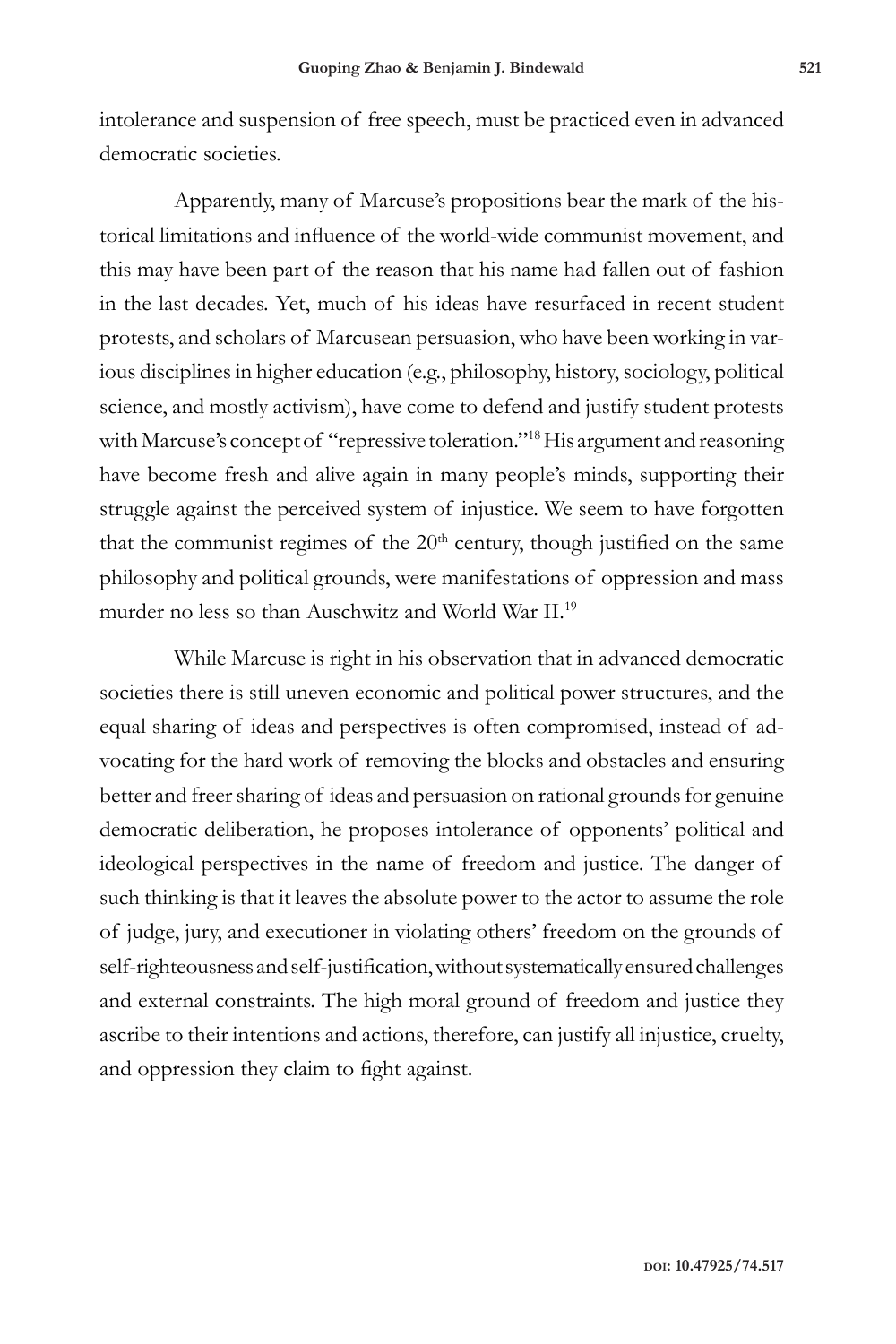## FOUCAULT'S ANALYSIS OF THE KNOWLEDGE/POWER APPARATUS

The other theorist who may have contributed greatly to the current progressive intolerant and non-engagement approach to opposing political and ideological views is Michel Foucault, one of the most influential thinkers in the period of the 1980s-90s and throughout the beginning of this century. Foucault's analysis of the knowledge/power apparatus, while providing incredible insights into how our pursuit of knowledge has always been situated in its intellectual, socio-cultural, and political environment, has enabled a dismissive approach to knowledge claims and helped to brush aside meaningful difference among divergent truth/knowledge statements. His analysis of the functions and effects of truth statements and his inattention to questions of validity regarding their supporting warrants replace close examination of the content and merit of claims with an analysis of the positionality of the claimants. This approach can serve to dismiss and otherwise impede productive democratic deliberation across difference.

Paul Rabinow, editor of *The Foucault Reader* (1984), commented that Foucault "doesn't refute [claims of universal truth]; instead, his consistent response is to historicize grand abstractions. In the last analysis, … he changes the subject and examines the social functions that such concepts have played in the context of practices."20 Rather than asking the what and why questions in relation to a particular truth claim, Foucault's emphasis is on who is speaking and what has made the claim possible. Starting from the question of how a particular conception/claim has come to be what it is, he exposes its conditions and functions: who interprets, what circumstances, and to what effect.

Foucault goes even further to suggest that power produces knowledge, and therefore knowledge functions as a technology of power. He states:

> We should admit … that power produces knowledge (and not simply by encouraging it because it serves power or by applying it because it is useful); that power and knowledge directly imply one another; that there is no power relation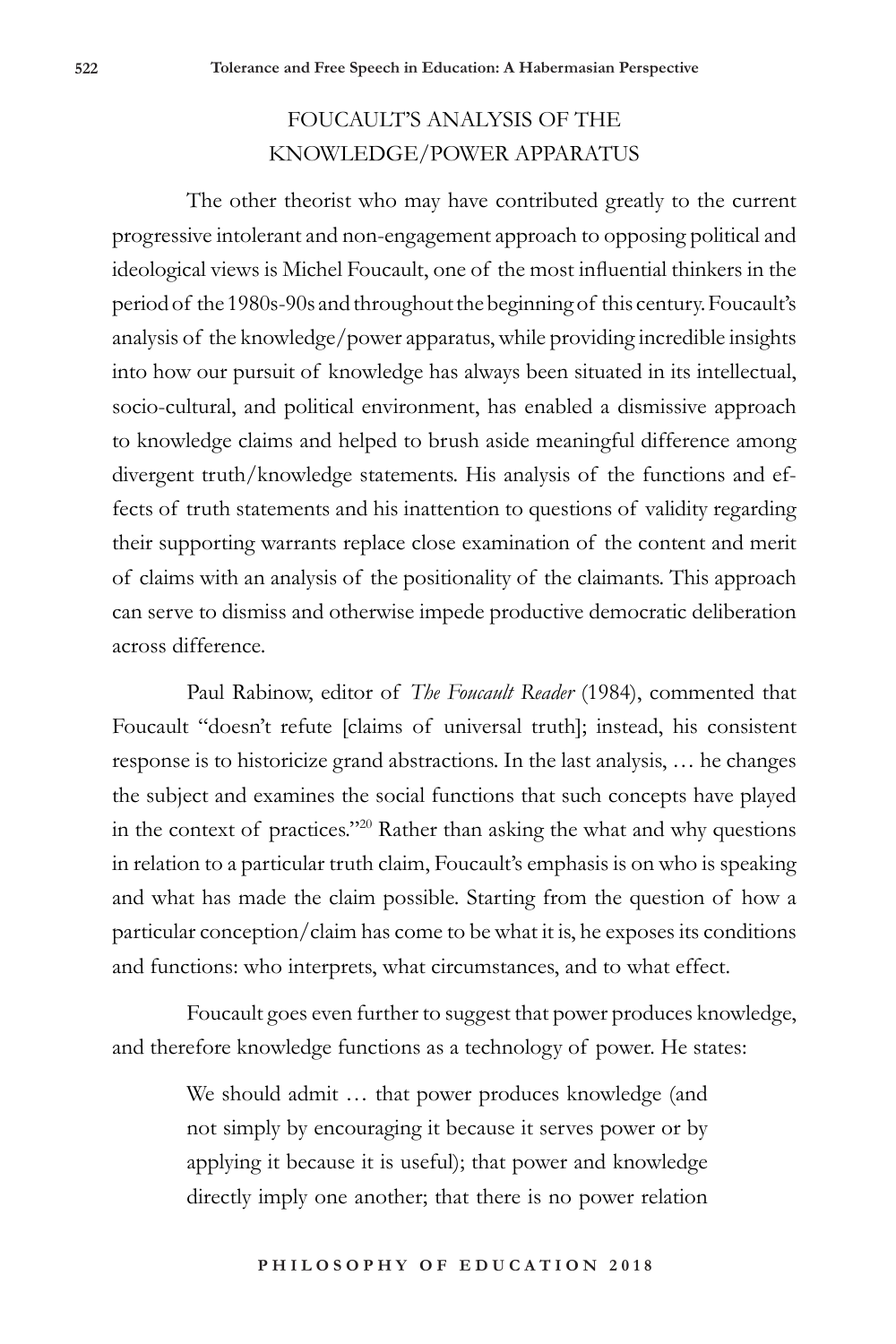without the correlative constitution of a field of knowledge, nor any knowledge that does not presuppose and constitute at the same time power relations.21

This entanglement, this wholesale claim of the power-knowledge apparatus is the unswerving assertion that "it is not the activity of the subject of knowledge that produces a corpus of knowledge," but the nameless "power-knowledge … that determines the forms and possible domains of knowledge."22 For some scholars influenced by this conception of knowledge, it becomes unsavory to engage with others' perspectives, examine the warrants of their claims, consider their truth value or ethical significance, understand their meanings, debate ideas, or reach agreement or compromise. Thus, when someone issues a different point of view, all that is needed is to point out its connection to power and its potential functions and effects. No serious engagement or understanding is needed, and the debate is already won on the basis of how one positions oneself and one's opponent.

But such an approach does not resolve our differences with others or enable us to communicate productively across these differences. It only brings on an analytical paralysis when one faces different points of view and diverse perspectives. In fact, when unwarranted assumptions embedded in claims and speeches are dismissed quickly without scrutiny and challenge, they become entrenched among their proponents. By positioning ourselves in oppositional terms and by simply dismissing others' points of view, we make democracy a political battle in which, as Dewey noted decades ago: "The ballot is … a substitute for bullets,"23 rather than a public forum where questionable assumptions can be challenged and rejected, and common interests identified and pursued.

Furthermore, this approach fails to motivate many members of the historically powerful groups to engage with members of less-powerful groups, thus entrenching the power imbalance. By denying basic moral considerations to political opponents, this approach eschews the values of true justice and equality to all that are needed to foster productive, democratic pluralism. The resulting identity politics renders it difficult for members of various oppositional groups to engage, compromise, and solve common problems with one another.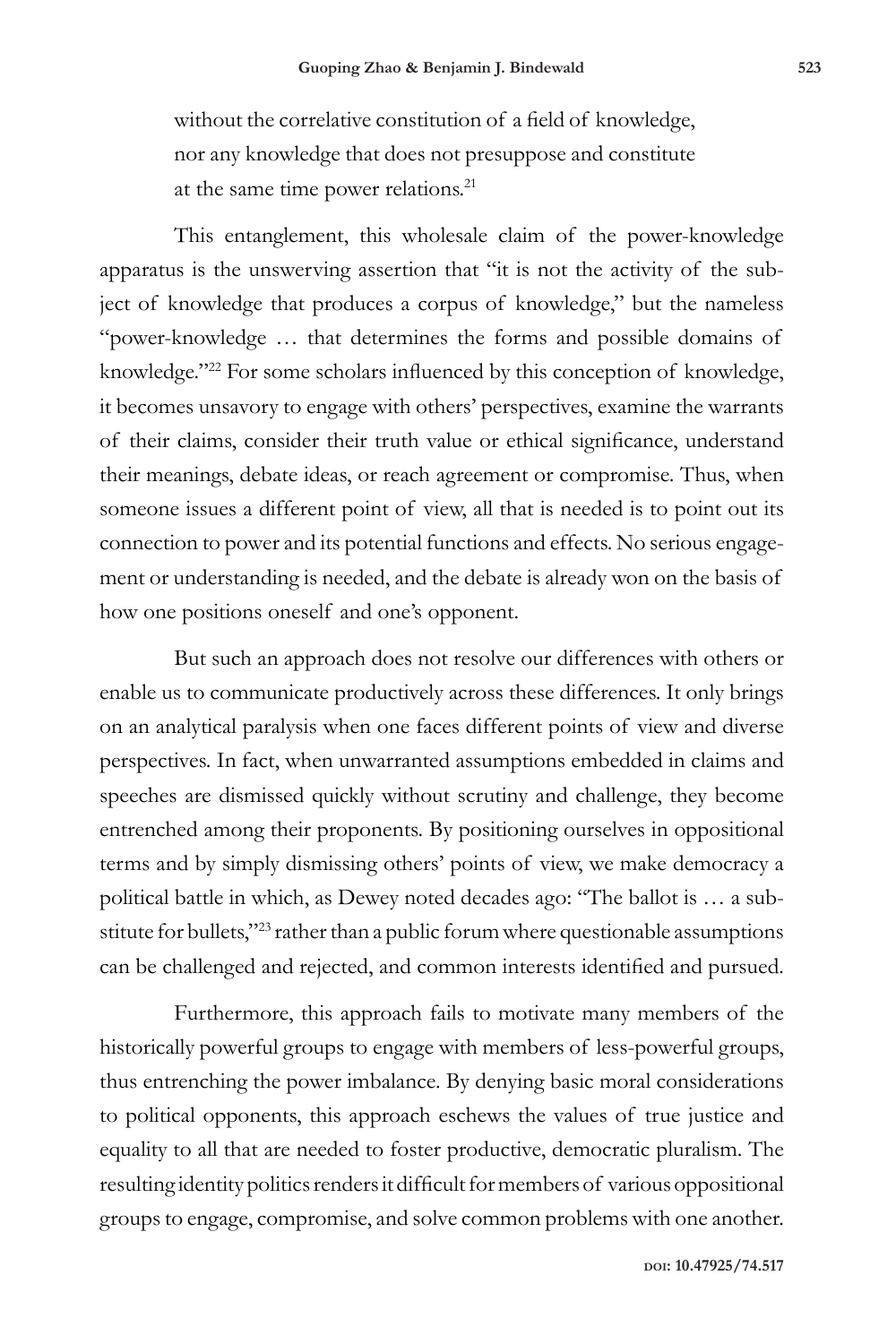In the current political and ideological landscape, we see echoes of Marcuse's approach in radical activists' (sometimes aggressive) intolerance against not only the far-right but also conservatives and even liberals and progressives who are deemed too tolerant of people on the right, $24$  with the justification that tolerance and recognition of the speech rights of those groups would help establish and reinforce the status quo. We clearly see the influence of Marcuse when activists suggest that verbal protest is insufficient and suppression of speech and physical violence are needed.25 Yet one may notice that our society has significantly progressed from Marcuse's time,<sup>26</sup> and now voices on the left, through overrepresentation in the mainstream media, $^{27}$  popular culture, and the education system, have become dominant in public discourses and thus have tipped the imbalance in information sharing and perspective expression. This situation calls for extreme caution and self-discipline—so that one system of oppression is not merely replaced by another.

We see echoes of Foucault also when a person's right to speak on particular issues is contingent upon their place in an intersectional oppression hierarchy. In many progressive-controlled spaces, a person's identity categories seem to determine their power and privilege, as well as the moral significance of their expression. Thus, rather than looking into the actual statement of expression, searching for its particular meanings as well as possible embedded privileges and prejudices, the categories a person possesses predetermine the power of their statement, unless they are advocating on behalf of other identity groups. In these contexts, we seem to have ignored Freire's prescient warning against the oppressed becoming the oppressors. Such identity politics fuels the inflamed right-wing movements advocating exclusively for the interests of historically powerful groups and further undermines prospects for productive democratic pluralism.

### HABERMAS' DELIBERATIVE DEMOCRACY AS A PROMISING ALTERNATIVE

Therefore, we propose a Habermasian perspective and argue that it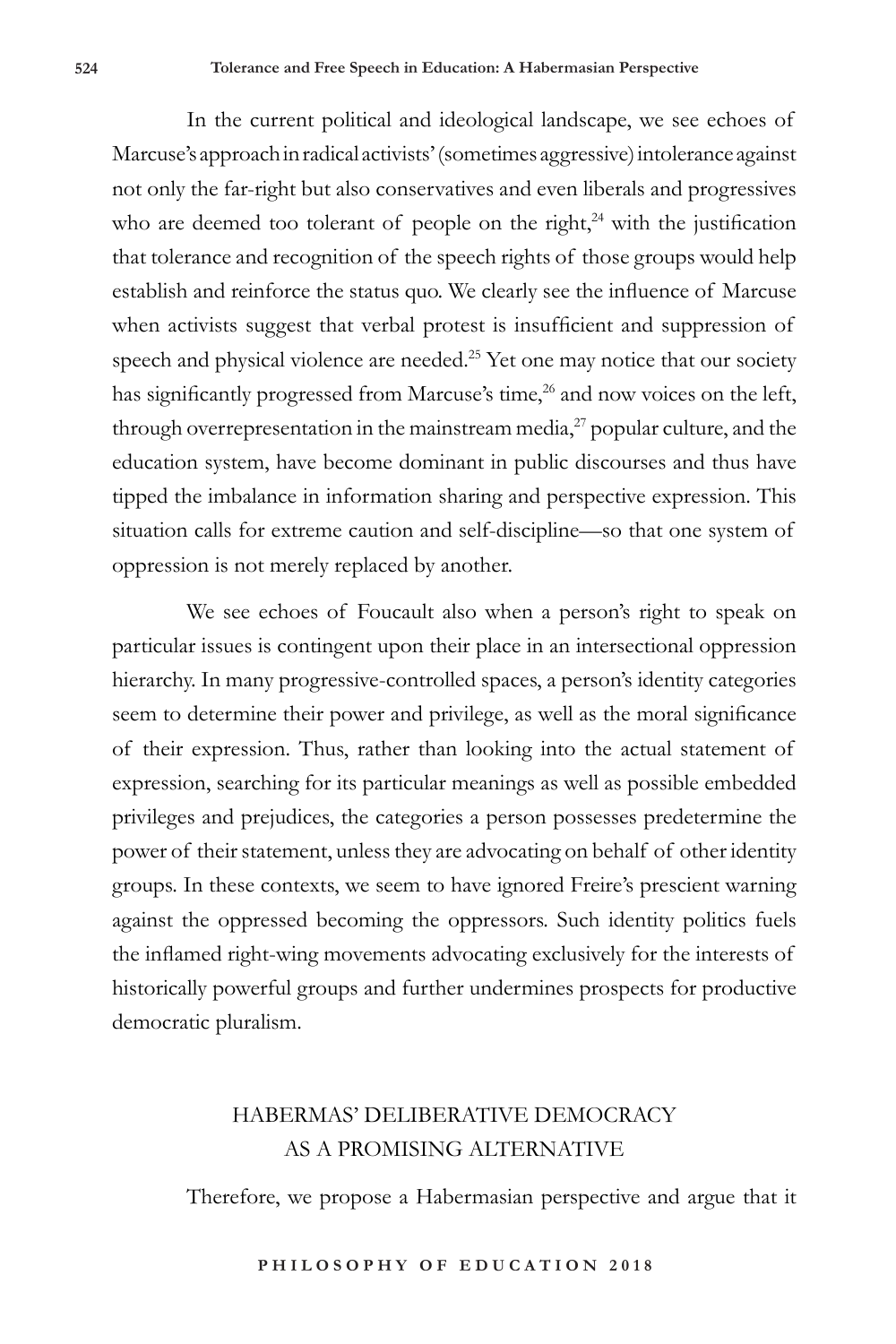enables a more responsive, respectful, and just approach to differences and to oppositional points of view. Habermas' perspective not only supports tolerance and the right of free speech to all parties within a normative context (so long as the speaker acknowledges the basic equality and dignity of his interlocutors and accepts terms of reciprocity and mutuality), but also grants autonomy of decision making to all members through the process of democratic deliberation. We argue that it is the most suitable approach in education, as educators encounter students of difference on a daily basis. It is our ethical responsibility to create an environment in which all are welcome and respected as persons, and all are engaged and free from coercion in their decision making. Basing civic education for young citizens on the guiding principles of Habermas' discourse ethics, basic equality, and reciprocity, we suggest, will enhance democratic deliberation in both higher education contexts and beyond to the broader public sphere.

Unlike Marcuse, Habermas does not conceive the modern advanced democratic society as irredeemably oppressive and irreconcilably divided into groups that have no shared norms and interests. For Marcuse, the oppressed have to violate the rights and freedom of the oppressors in order to break the chain and achieve their own liberation and justice. But Habermas sees democratic society as consisting of diverse individuals and groups who share the same "lifeworld"28 and can work to ensure the rights and freedom of all. Thus, although it does not require blanket acceptance of all ideas or behaviors, Habermas' theory is for a civil society where pluralism entails inclusion of all people and groups, and recognition of the rights of all to participate in and contribute to a better life together.

In Habermas' vision of a pluralist democratic society, citizens propose claims to be examined and tested, are prepared to defend them against criticism, and, in so doing, trust that they can be recognized and deemed applicable with binding force to others, as well.<sup>29</sup> Thus, we are not only orienting our actions based on our choices but also attempting to persuade or motivate other's actions through communication. Habermas states, "I call interactions communicative when the participants coordinate their plans of action consensually, with-the agreement reached at any point being evaluated in terms of the intersubjective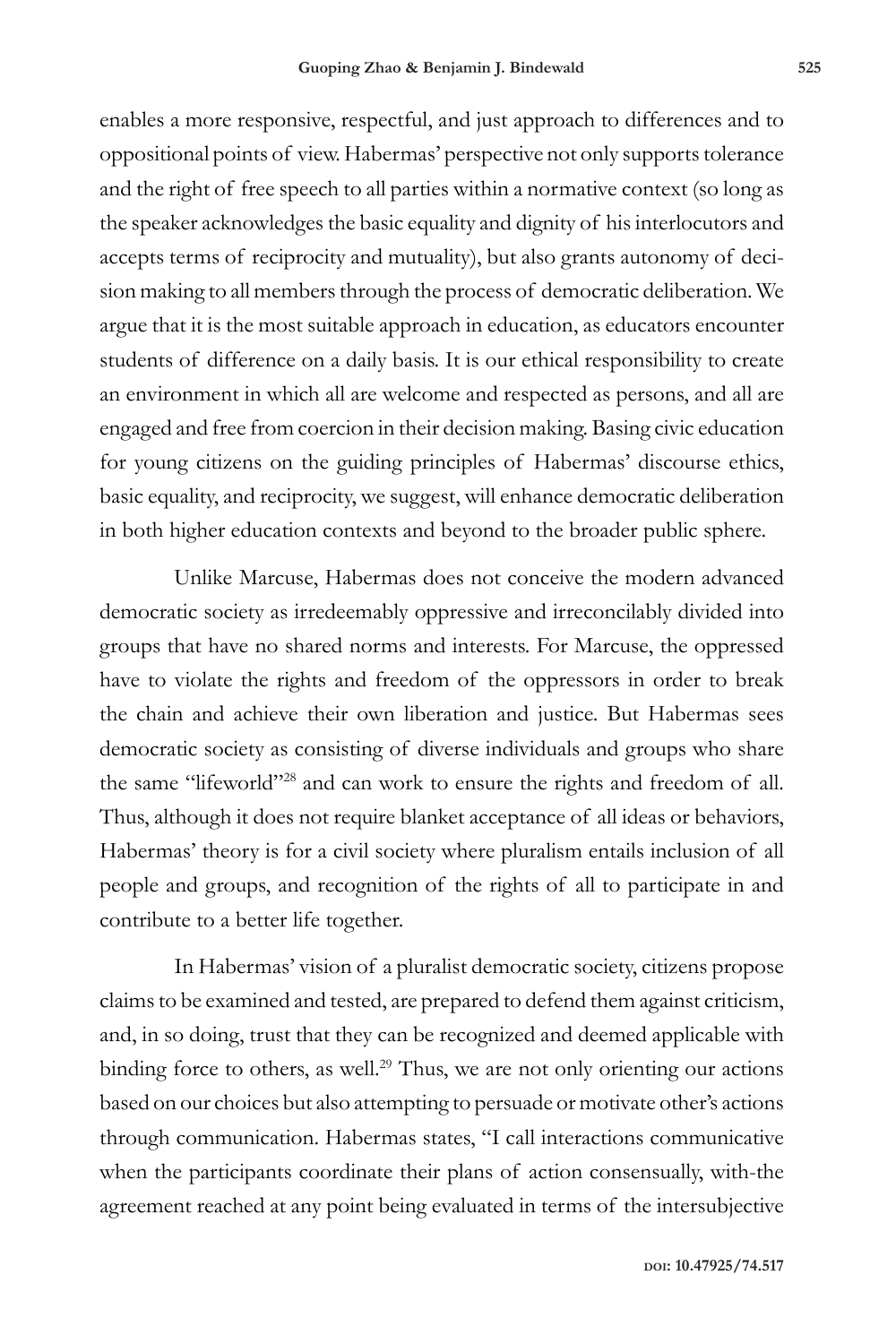recognition of validity claims."30 Communicative action, therefore, is how we intersubjectively coordinate our lives together based on shared norms and truth claims.

But how, in a world of difference, can people rationally agree upon the same norms and truth claims if we all have different perspectives and different subjective experiences? Precisely because different peoples do not share a common understanding and there are subjective worlds to which only the individual has privileged access, Habermas maintains, public debate and deliberation must be carried out to establish a common normative definition of a given situation. Habermas proposes that a validity claim must be evaluated from three aspects: its *truth* as it refers to the objective world, its *rightness* in the sense of its legitimacy in the normative context of the community, and its *truthfulness* as it refers to "the intention expressed by the speaker."<sup>31</sup> For Habermas, "Communicative reason makes itself felt in the binding force of intersubjective understanding and reciprocal recognition."32 In addition, deliberation is the only way the dignity and freedom of each individual of the community can be realized and maintained.

In addressing issues of difference and impartiality, in the Western philosophical tradition we have had Kant who attempts to raise the individual mind to the level of universal reason so a rational human being can be a law-giver who transcends individual interests. Similarly, Rawls attempts to ensure impartial consideration of all affected interests by imagining a veil of ignorance, so the difference of power, position, and interests are eliminated, and equal freedoms for all are guaranteed. In all these treatments, an abstract individual mind undertakes the task of legislation for all to ensure universality and impartiality. But Habermas argues that it is not enough for each individual to reflect and to will a general law for all. Instead, "What is needed is a 'real' process of argumentation in which the individuals concerned cooperate."33 As Habermas explains, "nothing better prevents others from perspectivally distorting one's own interests than actual participation. It is in this pragmatic sense that the individual is the last court of appeal for judging what is in his best interest."34 He claims: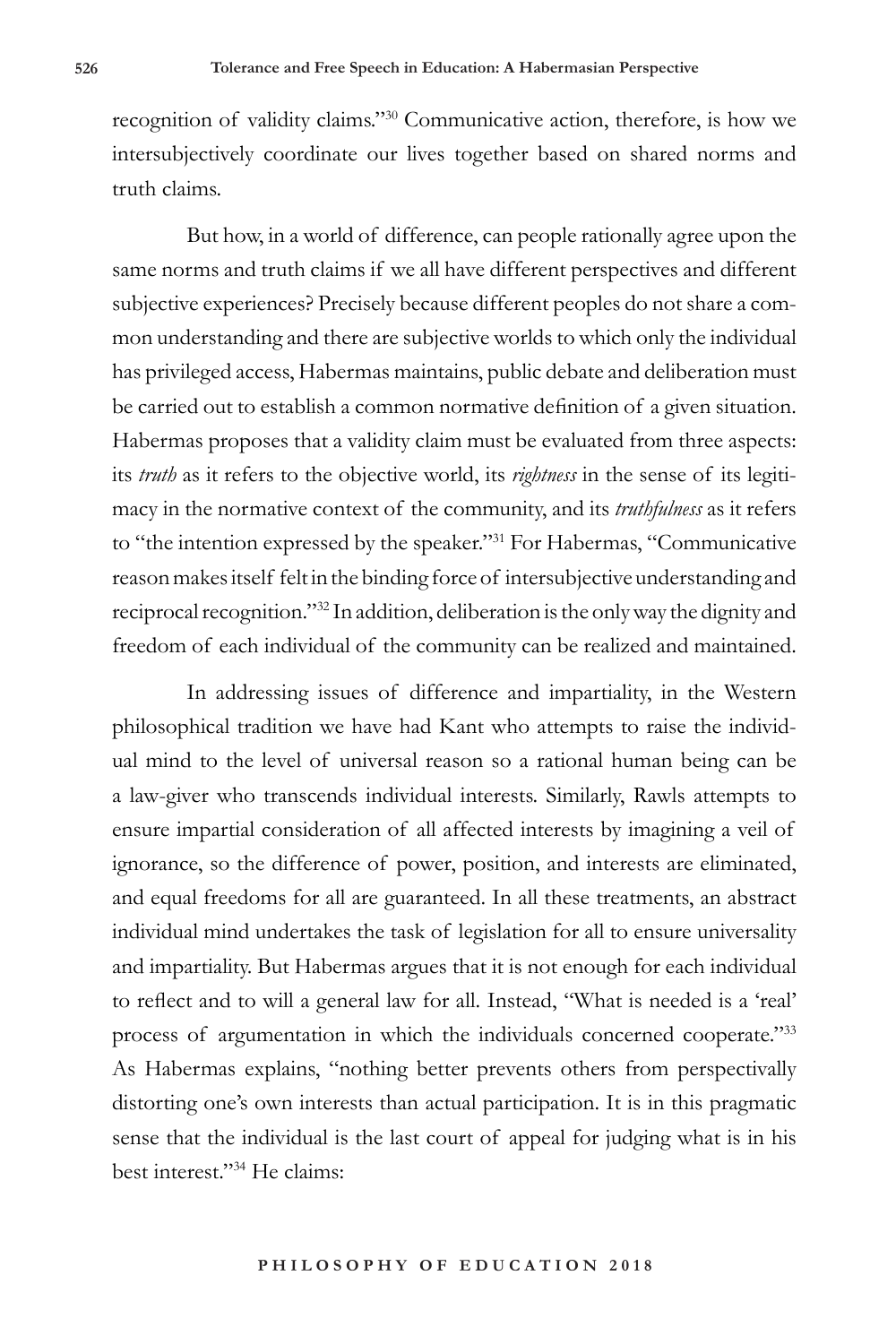The categorical imperative needs to be reformulated as follows: "Rather than ascribing as valid to all others any maxim that I can will to be a universal law, I must submit my maxim to all others for purposes of discursively testing its claim to universality. The emphasis shifts from what each can will without contradiction to be a general law, to what all can will in agreement to be a universal norm."35

Therefore, democratic deliberation is justified and grounded on the assumption that the individual knows best about their own interest and should have the opportunity to freely express it. Our decision cannot be made by others on our behalf, and we have to assume autonomy to express ourselves without influence and coercion.<sup>36</sup> Thus, a Habermasian approach may help establish and maintain a community that is built upon the recognition of the dignity and freedom of the intersubjectively situated human beings who are seriously engaged with each other about their differences.

From this approach, all individuals of difference should be welcomed into the public sphere and basic equality as persons be taken as the starting point in political engagements. Habermas does not call for unqualified endorsement of all viewpoints and ideas but tolerance of individuals expressing their views. Ideas, he suggests, should be engaged rather than ignored or silenced, and should be subjected to critical scrutiny before being rejected.

### TOLERANCE AND FREE SPEECH FOR A PLURALIST DEMOCRATIC COMMUNITY

In the last analysis, therefore, it boils down to how we perceive our society, or education in particular, as well as the people in it. Is it a community of different, yet respectable and free members who share the lifeworld and are working to build a better life together? Or is it a society of antagonistic parties engaged in a constant struggle to undermine each other's power, where one party's gain necessitates another party's loss? This is not only a descriptive question, but also a normative one: *which direction do we want to go in education and*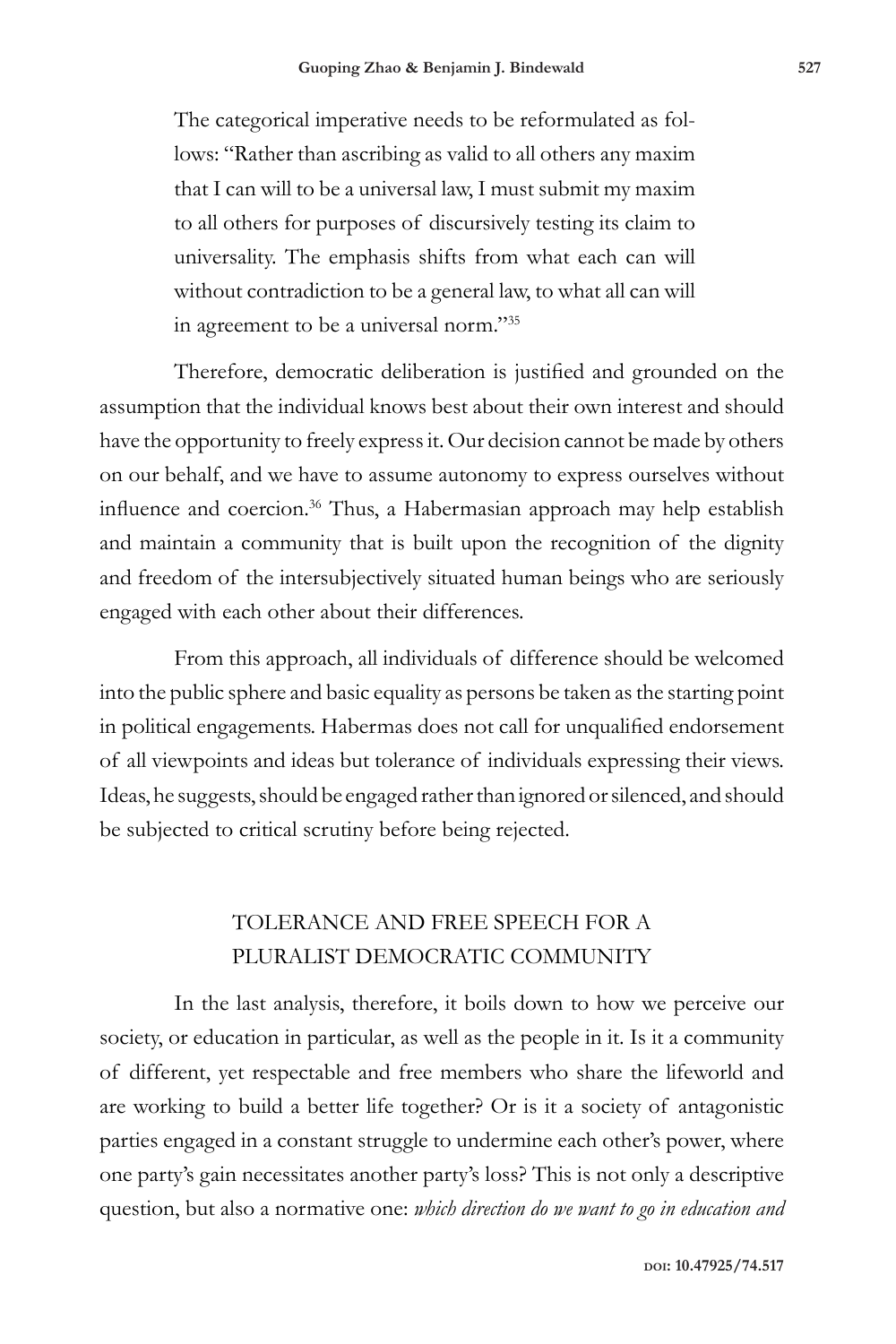#### *as a culturally-diverse, democratic society?*

It is our position that, in education, we have the ethical responsibility to work towards building a community of difference together where all are respected as persons, accepted on equal terms, and seriously engaged. Tolerance and respect for the right to free speech is only the beginning part of the building process. Habermas' proposition that discussants "must presuppose that the context of discussion guarantees in principle freedom of access, equal rights to participate, truthfulness on the part of participants, absence of coercion in adopting positions"37 testifies to the needs for tolerance and freedom of speech.

Yet many in education have suggested that Habermas is too idealistic that his ideas are unrealistic or even inapplicable because there is always inequality and a power structure that may hamper equal and democratic deliberation. Some suggest that there are claims and speech acts, such as racist and misogynist ones, that should be silenced. Allowing such views a public platform is itself an act of injustice and helps reinforce inequality, and therefore we should pre-draw lines where certain ideas are beyond the limit.

While we are fully aware of the political, ethical, and practical implications any speech act or idea may embody, we urge not to give up the hard work of deliberation for equality and emancipation and return to the brute power struggle, like Marcuse has suggested. Instead of pre-drawing a line and preventing certain ideas from entering discussion, we should bring all political, ethical, and practical implications up to be directly addressed in the discussion. Pre-drawing a line to make utterances of certain ideas taboo without being challenged and deliberated first is dangerous because the power to draw the line can be easily abused and lead to all kinds of discrimination and oppression. We suggest, as Habermas has insisted, to apply the three criteria (truth, rightness, truthfulness) to a deliberative situation and, for example, the rightness criterion would immediately challenge and hence reject the overtly racist and misogynistic speech acts if they serve only to degrade and diminish, rather than to enhance understanding.<sup>38</sup>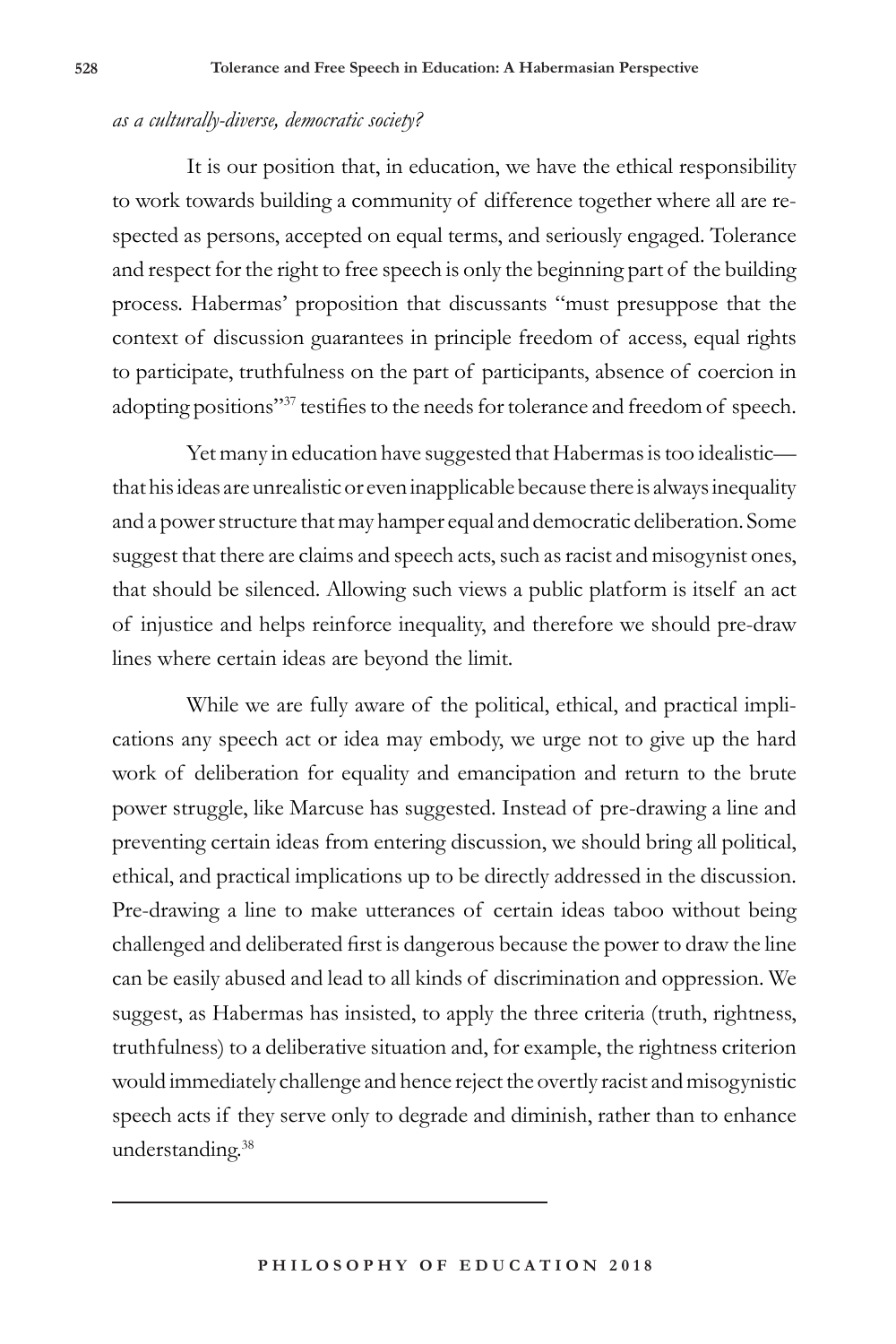1 E.g., Diana Hess and Paula McAvoy, *The Political Classroom: Evidence and Ethics in Democratic Education* (New York: Routledge, 2014); Tim Wallace, "The Two Americas of 2016," *New York Times* (Nov. 16, 2016).

2 Herbert Marcuse, "Repressive Tolerance," in *A Critique of Pure Tolerance* (Boston: Beacon Press, 1965), 109.

3 Ibid., 81.

4 Ibid., 93.

5 Ibid., 95.

6 Ibid., 111.

7 Ibid., 109.

8 Ibid., 119, 123.

9 Marcuse, "Postscript 1968," in *A Critique of Pure Tolerance* (Boston: Beacon Press, 1965), 119-120.

10 Marcuse, "Repressive Tolerance," 116.

11 Marcuse, "Postscript 1968," 123.

12 Marcuse, "Repressive Tolerance," 107.

13 Ibid., 110.

14 Ibid., 109.

15 Ibid., 109.

16 Ibid., 110.

17 Ibid., 110.

18 E.g., a recent special issue of *New Political Science* is devoted to Marcuse and his relevance to the current student movement. Bryant William Sculos and Sean Noah Walsh, "The Counterrevolutionary Campus: Herbert Marcuse and the Suppression of Student Protest Movements," *New Political Science* 38, no. 4 (2016): 516–532.

19 I.e., Approximately 100 million deaths and innumerable arrests and imprisonments on the basis of thought crime. See Stéphane Courtois et al., *The Black Book of Communism: Crimes, Terror, Repression* (Cambridge, MA: Harvard University Press, 1999).

20 Paul Rabinow, "Introduction," in *The Foucault Reader* (New York: Pantheon Books, 1984), 4.

21 Michel Foucault, *The Foucault Reader* (New York: Pantheon Books, 1984), 175. 22 Ibid.

23 John Dewey, *The Public and Its Problems* (Athens: Swallow Press, 1927/1954), 207.

24 Concept creep has led to careless mislabeling and suppression of the speech and assembly rights of those who dissent from social justice orthodoxy (and the rights of would-be listeners to hear them speak), as in the case of "known fascist" Christina Hoff Sommers (a classical liberal feminist philosopher) and even physical violence, exemplified by a far-left mob's assault on and hospitalization of liberal professor Allison Stranger in response to her tolerance of and engagement with libertarian author and alleged "white supremacist" Charles Murray.

25 E.g., http://www.motherjones.com/politics/2017/04/timeline-anti-fascists-nazi-punching/

26 E.g., Significant measures of progress are noted in Steven Pinker, *Enlightenment*